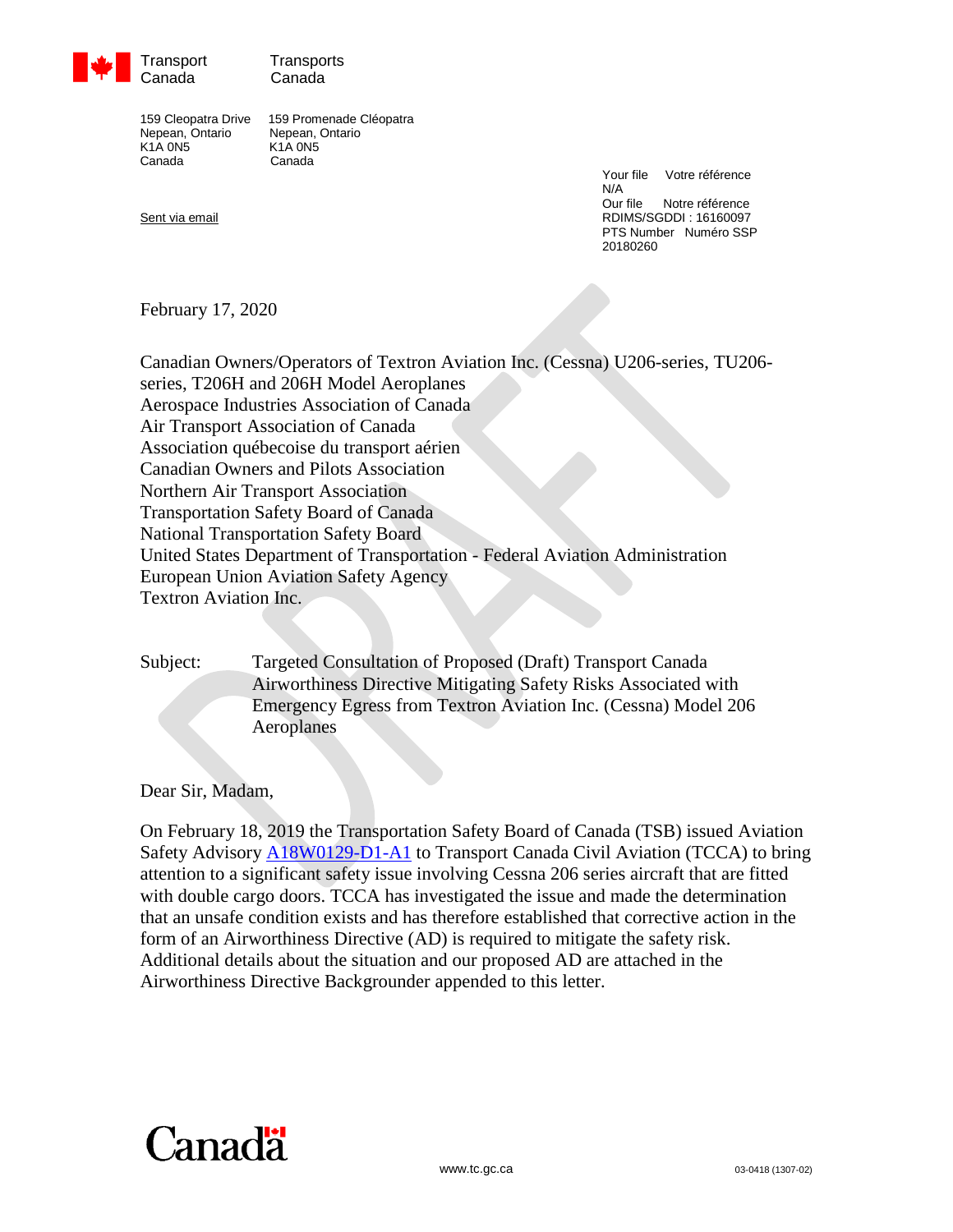Existing regulations enable Transport Canada to conduct stakeholder consultation as required. For that reason we are contacting you to inform you of our proposed AD and give you the opportunity to review and comment on it before we issue it. A draft copy of the AD is enclosed with this letter. Please review the AD and, if you have comments, suggestions or concerns, please share those with us by sending an email to this address: [TC.U206Comments-CommentairesU206.TC@tc.gc.ca](mailto:TC.U206Comments-CommentairesU206.TC@tc.gc.ca) with "Cessna 206 AD" in the subject line. This consultation will close 2020-03-18 [30 days from date that consultation is initiated].

Transport Canada will take all feedback into consideration in the process of developing the Airworthiness Directive. In conclusion, we would like to thank you in advance for your feedback about this draft AD.

Yours truly,

Transport Canada | Transports Canada Government of Canada | Gouvernement du Canada [TC.U206Comments-CommentairesU206.TC@tc.gc.ca](mailto:TC.U206Comments-CommentairesU206.TC@tc.gc.ca)

Encl. Draft Airworthiness Directive Cessna U206-Series TU206-Series Egress Difficulty (RDIMS 15051551 version 22)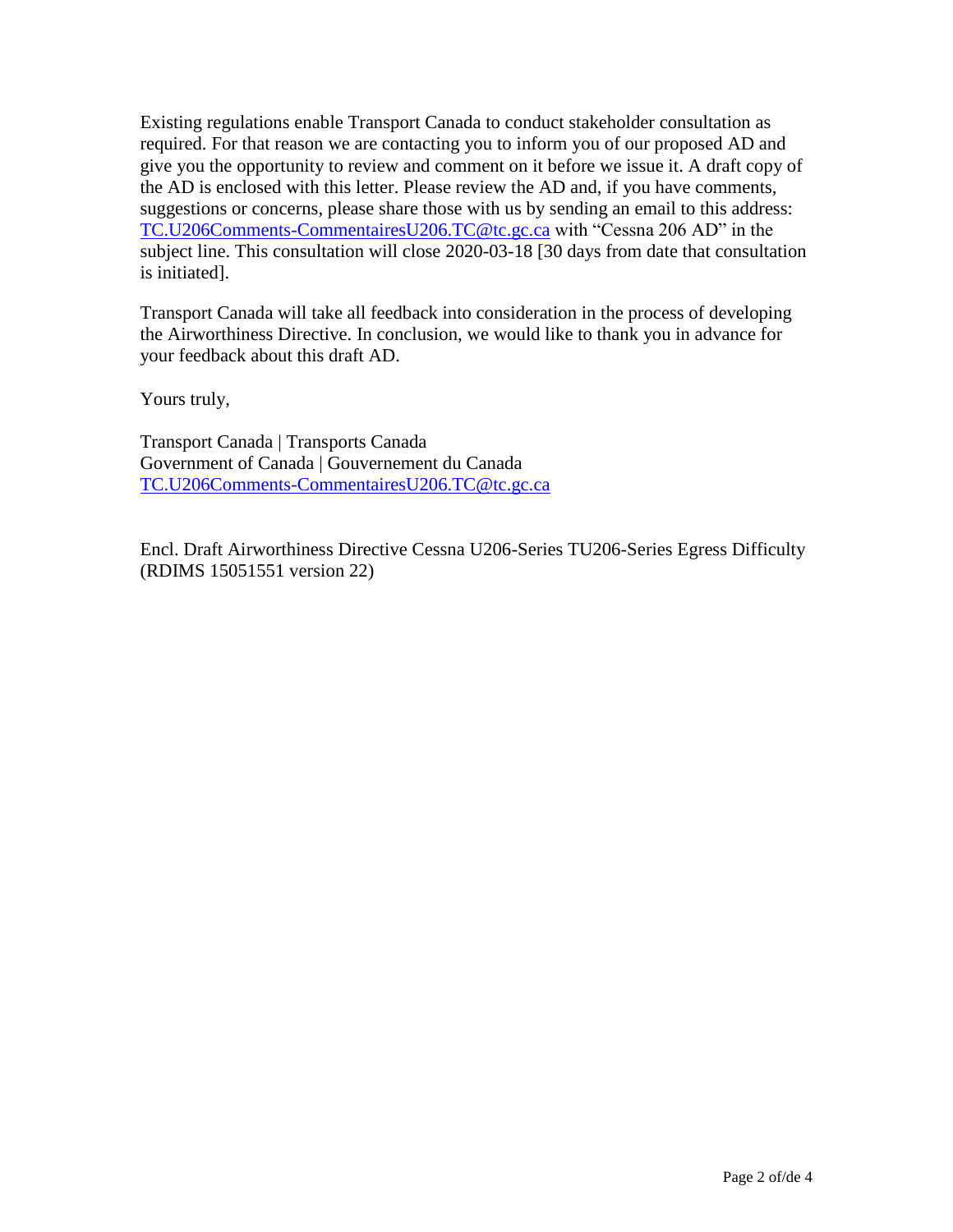## **Appendix - Airworthiness Directive Backgrounder**

A 2018 accident involving a model U206G aeroplane on floats led to three fatalities. The [TSB report](https://www.tsb.gc.ca/eng/enquetes-investigations/aviation/2018/a18w0129/a18w0129.html) from the investigation of the accident stated that the three passengers who did not survive had removed their seat belts but were unable to exit the aircraft and drowned.

The affected aeroplanes are typically configured with six seats arranged in three rows of two seats each. The cargo doors on 206, U206-series, TU206-series, T206H and 206H model aeroplanes are designated as an emergency exit for the rear seat occupants. With both centre-row seats installed, the cargo doors are the only practical emergency exit for the occupants of the rear seats. When the flaps are deployed they prevent one of the two doors from opening very far and increase the complexity of the door operations. Previous accident investigations involving affected aeroplanes have identified difficulty opening the cargo doors as having contributed to fatalities.

For Canadian accidents involving the affected aeroplanes which are considered to be otherwise survivable, most of the fatalities have been attributed to drowning in accidents that terminated in the water. However, post-crash fire after accidents terminating on land is also a significant risk affecting general aviation aeroplanes. As documented in the applicable design safety standards and advisory material, it is required that a readilyaccessible emergency exit whose method of opening is simple and obvious be available to all occupants regardless whether the aircraft is configured for operation on land or water.

When Transport Canada validated the type design of the Cessna models 206H and T206H it was determined that the cargo doors were not satisfactory for emergency egress which meant that rear seat occupants were expected to egress through the front left door. During that validation, Transport Canada determined that emergency egress for rear seat occupants through the front left door of the aeroplane is satisfactory only if one of the two centre row seats is removed. Removing a centre row seat provides an escape path to the front exit for the occupants of the rear seats, thus avoiding the need to use the cargo doors for egress in an emergency. For that reason model 206H and T206H aeroplanes operating in Canada are already subject to the occupancy and seat-positioning limitations that Transport Canada plans to impose on the other U206 and TU206 models by this AD. The proposed AD contains three corrective action requirements. The purpose of each corrective action is as follows:

- Occupancy restrictions these are intended to provide a relatively clear path to the front left door for occupants of the rear row of seats.
- Modification of the cargo doors this is intended to ensure every cargo door is as well-placarded and as functional as possible. The modification required by this corrective action installs a return spring in the aft cargo door latch handle assembly and luminescent placards for door handle location and operation. In some cases the front left hand door will be rendered inoperable by damage to the fuselage or obstructions outside the aeroplane during an accident sequence. In those situations the cargo doors will be the only exit available to occupants. It is